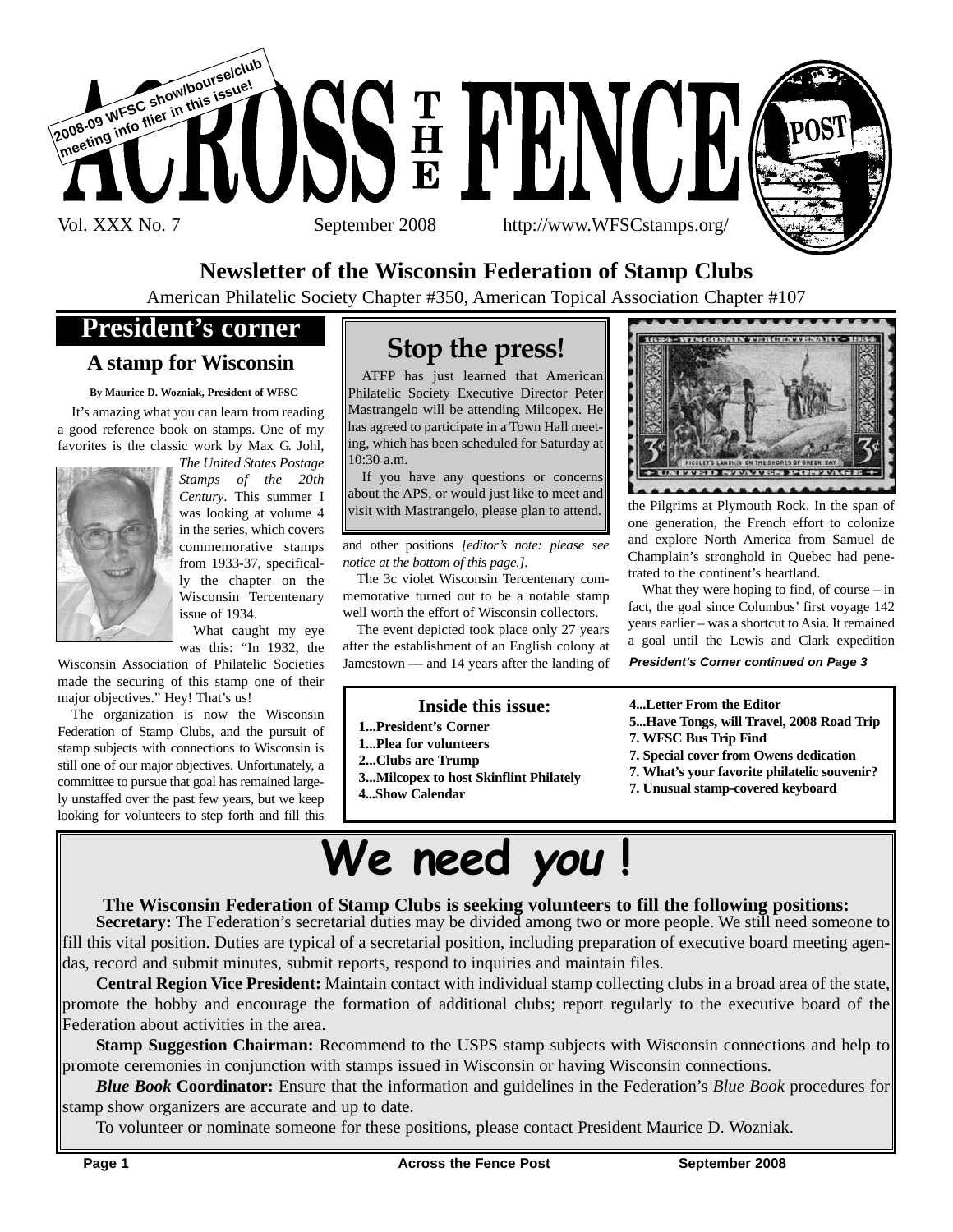### **Clubs are Trump**

**By Maurice D. Wozniak, President of WFSC**

The **Northwoods Stamp and Coin Club**, Rhinelander, noted that its June show was "a great success." In fact, "many dealers reported that it was one of our best," the newsletter editor wrote. "I heard several say they would be back next year."

He added that the club would sort through the show registration forms and send invitations to attendees who expressed interest in joining. That's always a good idea. Club shows are excellent sources for formal and informal contact with area collectors.

The club also is wondering about the show's timing because the third Saturday of June, its usual time, can conflict with Father's Day weekend. The Wisconsin Federation of Stamp Clubs acts as a clearing house for shows in the state, trying to ensure that no conflicts exist between member clubs' shows and those being held nearby.

The **Milwaukee Philatelic Society** moved Stampfest to the fourth weekend in March for 2009 and thereafter to try to avoid conflicts.

#### **Program ideas**

The **Waukesha County Philatelic Society** continued a series of programs on "Non-Philatelic Philatelic Items." One was a members' show-and-tell of miscellaneous cards and postcards with stamp themes.

Carol Shutta, editor of the *Milwaukee Philatelist* bulletin of the **Milwaukee Philatelic Society** urged members to attend "a very inter-

esting program on Henri Dunant (founder of the Red Cross). Do not miss this presentation. It will be well worth your while." The presenter was Adriana Kori De Graf, who Shutta described as, "One of our very talented members."

Pick a theme and run with it, like "April showers bring May flowers," a show-and-tell program at the **Kettle Moraine Coin and Stamp Club**, West Bend.

Richard Risch gave a program on "Orchids That Are National Symbols" at the American Topical Association Chapter 5. Members also were asked to search their collections for a show-and-tell session after the talk.

#### **What others are doing**

Steve Capone was elected president of the **Rockford (Ill.) Stamp Club**. Matt Mace is vice president, Ted Gifford secretary, and Hank Fox treasurer.

The Rockford club gave a newsletter welcome to two new dealer-members and also printed a list of those who had not paid dues for the year. (Sometimes people seem to ignore private encouragements to pay dues but respond to public reminders.)

The **Milwaukee Philatelic Society** participated in Migratory Bird Day at the Milwaukee County Zoo by selling cacheted covers and giving away stamp packets to kids. "We might have some future stamp collectors among those kids, the newsletter editor noted. The MPS newsletter also included a list of United States stamp issues and an analysis of problems collectors might find when soaking them. The list was gleaned from *Linn's Stamp News*, with credit given.

What you might not know if you didn't read a club bulletin (from the **Green Bay Philatelic Society** newsletter): The U.S. Postal Service handles 46% of the world's mail volume, and 7% of the households in the U.S. collect stamps. Also, Bugs Bunny, who promoted the War Bond effort in World War II, was granted a service record by the U.S. Marine Corp. and is an official member of the Seabees.

The **Kenosha Stamp & Cover Club** collects non-perishable food donations at its annual spring banquet.

**\*\*\***

*Information for "Clubs Are Trump" is gathered from club newsletters. Please send newsletters to Maurice D. Wozniak, 1010 Berlin St., Waupaca WI 54981.*

# **Please share your knowledge with your fellow WFSC members**

Write a feature for *Across the Fence Post* today!

## **Wisconsin Federation of Stamp Clubs officers** *Across the Fence Post* is the official publication of

#### PRESIDENT

Maurice D. Wozniak 1010 Berlin St. Waupaca, WI 54981 715-258-2025 berliners2@sbcglobal.net

#### VICE PRESIDENT

Jim Stollenwerk (VP) 1020 Hazelwood Court West Bend WI, 53095 Home: 262-306-0829 Cell: 262-305-1483 JSASTOLLEN@charter.net

#### **SECRETARY**

Pat Loehr 2603 Wauwatosa Ave, Apt. 2 Wauwatosa, WI 53213 (414)476-0530

#### TREASURER

Paul T. Schroeder 1750 W. 5th Ave., Apt. F Oshkosh, WI 54902 920-426-2059

#### VP YOUTH DIVISION

MaryAnn Bowman P.O. Box 1451 Waukesha, WI 53187

#### NE REGION VP

Al Marcus (maram@tds.net)

Green Bay Phil. Soc. Northwoods Phil. Soc. (Iron Mountain) Outagamie Phil. Soc. Wisc. Postal Hist. Soc.

#### EAST CENT. REGION VP Vern Witt

Fond du Lac Stamp Club Kettle Moraine Coin & Stamp Club Manitowoc Phil. Soc. Oshkosh Phil. Soc. Sheboygan Stamp Club

#### SW REGION VP

Valerie Cook Badger Stamp Club Baraboo Stamp Club Janesville Stamp Club Monroe Stamp & Postcard Club Rockford Stamp Club

#### SOUTH CENTRAL REGION VP Art Gaffney

stehlee@aol.com Waukesha County Phil. Soc.

#### SE REGION VP Art Schmitz pescador@execpc.com

Am. Top. Assn. (Chap. 5) Belle City Stamp Club Kenosha Stamp & Cover Club North Shore Phil. Soc. (Milw.) Northwestern Mutual Stamp Club

Polish American Stamp Club Wauwatosa Phil. Soc.

#### Art Petri

American Air Mail Soc. (Billy Mitchell Chapter) Germany Phil. Soc.

(Chap. 18) Italian American Stamp Club

Milwaukee Phil Soc.

#### CENTRAL REGION VP

#### Gregg Greenwald

bluebird@tznet.com Central Wisc. Stamp Club Chippewa Valley Stamp Club Northwoods Stamp & Coin Club (Rhinelander)

Wisconsin Valley Phil. Soc.

the Wisconsin Federation of Stamp Clubs, Inc., a 501c3 non-profit organization. WFSC also is a life member of the APS (since 1953). For more information about WFSC, please contact the Central Office.

AFTP is published monthly September through April, and every other month May through August (10 issues per year). News of Wisconsin collectors, club news and gratis original philatelic features are welcomed. The editor accepts submissions in any format, but prefers email if possible. Editor reserves the right to make editorial changes to submitted copy.

Material appearing in AFTP not carrying an individual copyright notice may be reproduced only by not-

for-profit organizations, provided the author(s) and AFTP receive credit or attribution. All materials carrying an individual copyright notice are the sole property of the author(s). Unless explicitly stated by an officer in conjunction with official WFSC business, opinions expressed by the editor or individual authors are not necessarily endorsed by the WFSC.

Submission deadlines for editorial and avertising materials are for the 1st of the month preceding month of publication (i.e. Jan. 1 for Feb. issue).

All show calendar information, along with all other editorial matter and listings, should be sent to: Wayne L. Youngblood, Editor ATFP, P.O. Box 111, Scandinavia WI 54977-0111. (youngblood@tds.net) phone: 715-467-4416.

Advertising material and payment should be sent to Dave Carney, Advertising Manager, AFTP, P.O. Box 55, Kimberly, WI 54136-0055. (dcarneyl@new.rr.com) phone: 920-687-9077. For a complete list of advertising rates and policies (display, classified and listings), request a copy from the advertising manager.

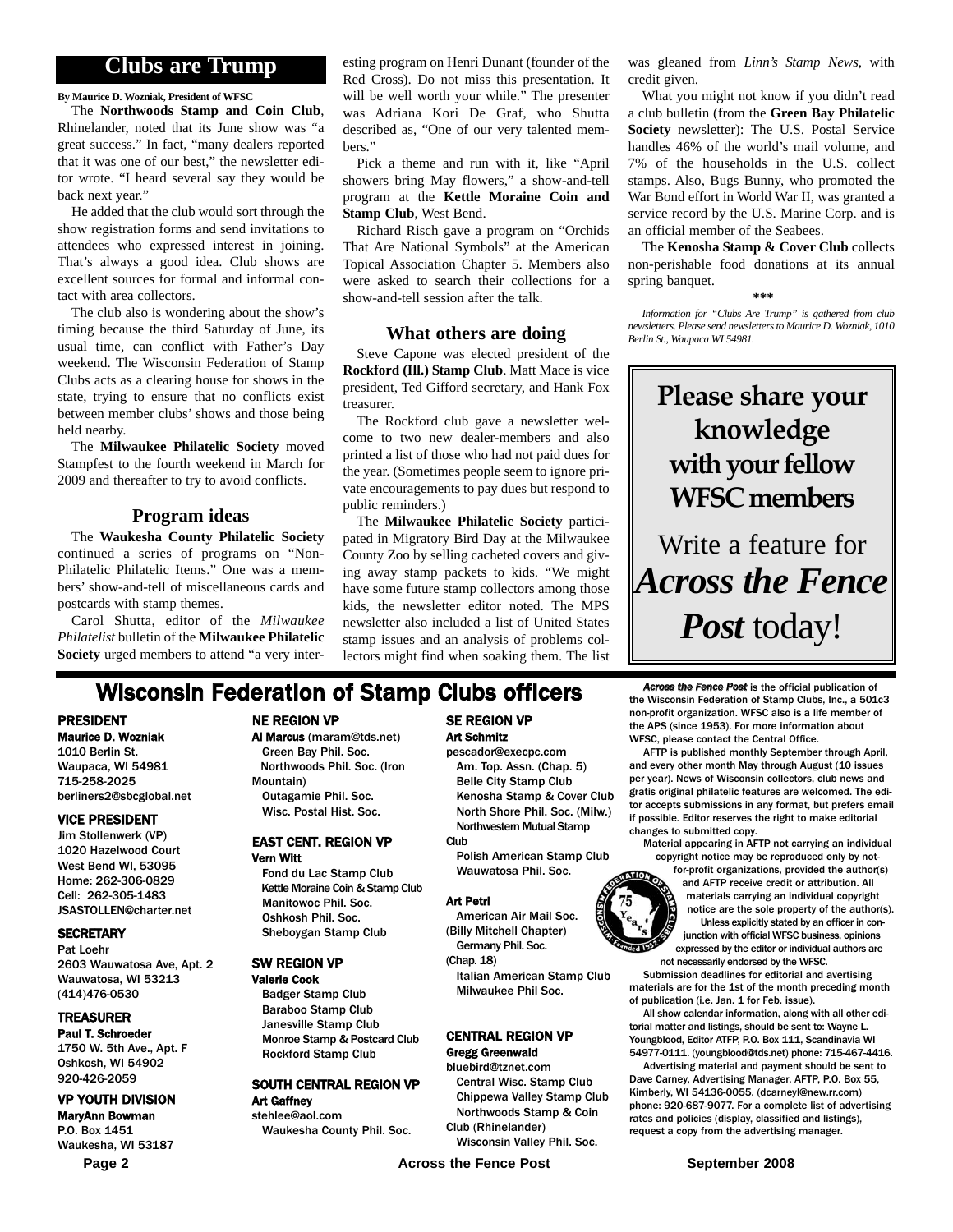#### *President's Column, from Page 1.*

proved to President Thomas Jefferson that there was no easy route to the Pacific Ocean.

The French didn't know that in 1634. They had hoped that the Indian tribe that inhabited the western lands of the Great Lakes, who spoke a strange language, might have some tie to the Orient.

That's why the design selected for the stamp, based on a 1906 oil painting by Edwin Willard Deming (*Jean Nicolet Arrive Chez Les Gens de Mer in 1634*), portrays explorer Jean Nicolet (whose father was a mail carrier in France) confronting an interested but wary group of Winnebago Indians on a beach on Green Bay.

Nicolet and seven Huron tribal companions traveled by canoe from Quebec via Lake Huron, through the Straits of Mackinac and into Lake Michigan. Nicolet is considered the first European to see the land that eventually became Wisconsin.

The painting, shown at right, was commissioned by the Wisconsin State Historical Society, and shows Nicolet dressed in a silken damask robe, brandishing a pair of pistols. The handsome garb was intended to impress the tribal members if they really did have links to Asia. The pistols he fired to awe the natives.

Deming (1860-1942) was a masterful painter of Native American life.

He had grown up with Sac, Fox and Winnebago playmates in western Illinois and later lived among Indians for 31 years. He and his bride spent their honeymoon camping among the Navaho, Zuni, and Hopi tribes of the Southwest, and his wife wrote 11 books on Indian life and lore. Although Deming spent most of his



life in New York City he regularly visited the tribes of the United States, Mexico and Canada.

The scene depicted in Deming's painting looks almost comical today as we perceive the actor Nicolet performing for an audience called by a Huron advance man at the edge of the forest.

I am fascinated by the Winnebagos in the picture. One of them is straining to get a look at the arriving party as though he can't believe his eyes. Another, largely cropped out in the stamp version, is gesturing to a friend to come and see. Two playful children are ducking behind a beached canoe.

Nicolet's performance worked pretty well. Believing that the strange Frenchman was sent by the gods, the tribes celebrated with a feast in his honor and named him "Thunder Beaver."

One of the first sheets of the Wisconsin stamps

sold at the Green Bay Post Office July 7, 1934, was sent to Deming in New York.

The Wisconsin stamp got new life almost a year later when public outcry over Postmaster General Jim Farley's practice of giving imperforate sheets of some stamps to family, friends and cronies reached the halls of Congress. The Post Office Department ordered new special printings of "Farley's Follies," including the Wisconsin stamp.

They were sold in Washington between March 15 and June 15, 1935. While 64,525,400 normal Wisconsin stamps were produced, another 2,294,948 imperf stamps were printed in an attempt to give everyone a chance to obtain the same special stamps that Farley had taken for himself.

# *Milcopex to Host Skinflint Philately Competition*

Milcopex 2008, hosted by the Milwaukee Philatelic Society, will be held Sept. 12-14 at a new location: Bergstrom Hall at Mount Mary College, 2900 N. Menomonee River Parkway, in Milwaukee, Wisconsin. Enter the parking lot west of N. 92nd Street between Chambers and Locust Streets.

The show theme for 2008 is Skinflint Philately. Its intent is to show that one can collect and exhibit without spending a lot of money. Milcopex will host the inaugural "Exhibiting on a Shoestring" competition. Exhibits in this competition are limited to philatelic material costing no more than \$100 per frame and will be judged by regular APS standards. In addition to the usual medals and special awards available to all competitive exhibits, "Shoestring" exhibits will compete for the top cheapskate award.

In keeping with the theme,

Wayne Youngblood will present "Collecting on a Shoestring," giving Saturday attendees an opportunity to learn about collecting areas that require little or no money. Youngblood developed and wrote a column by that name for several years during the late 1980s and early '90s. A Sunday family makeit/take-it workshop will explore creativity through the use of postage stamps in art-related projects. Friday's skinflint philatelist will be able to choose free stamps or covers from a donated source.

An additional show theme will be the Midwest Postal History competition. It is intended to encourage state and local postal history collecting by members of state postal history societies in the Midwest. The best postal history exhibit will receive two postal history CDs donated by Richard Helbock. Postal history seminars are planned.

The youth area also will support the postal history theme through a variety of activities. Children will be able to find city/state cancellations for a postmark album. A scavenger hunt through postmarks is planned as well as activities that reinforce state identification. Information about the stamp collecting hobby will be available for beginners of all ages.

Milcopex will include up to 220 16-page frames for exhibitors. As an APS World Series of Philately show, the grand award winner is eligible for the annual Champion of Champions competition at Stampshow 2009.

A dealer bourse and the U.S. Postal Service will have stamps for sale. Several societies will have a presence at the show and offer programs and/or meetings for their members. These include the American Philatelic Society, American Topical Association, Chicagoland First Day Cover Society, Milwaukee Philatelic Society, Wisconsin Federation of Stamp Clubs and the Wisconsin Postal History Society.

Silent auctions will be held during the three-day show and at the Saturday evening banquet. The awards will be presented at the banquet to be held at Alioto's Restaurant.

The show's colored cachet features cut letter art and are franked with the  $42¢$  Celebrate stamp and a "cheap" skate pictorial cancel. Priced at \$2 each or 3 for \$5, the covers are available from John Fagan, W140 N7470 Lilly Rd., Menomonee Falls, WI 53051.

Show hours are Friday and Saturday from 10 a.m. to 5 p.m. and Sunday from 10 a.m. to 4 p.m. Admission and parking are free. Further information is available and can be found on the web site: *www.Milwaukee Philatelic.org*.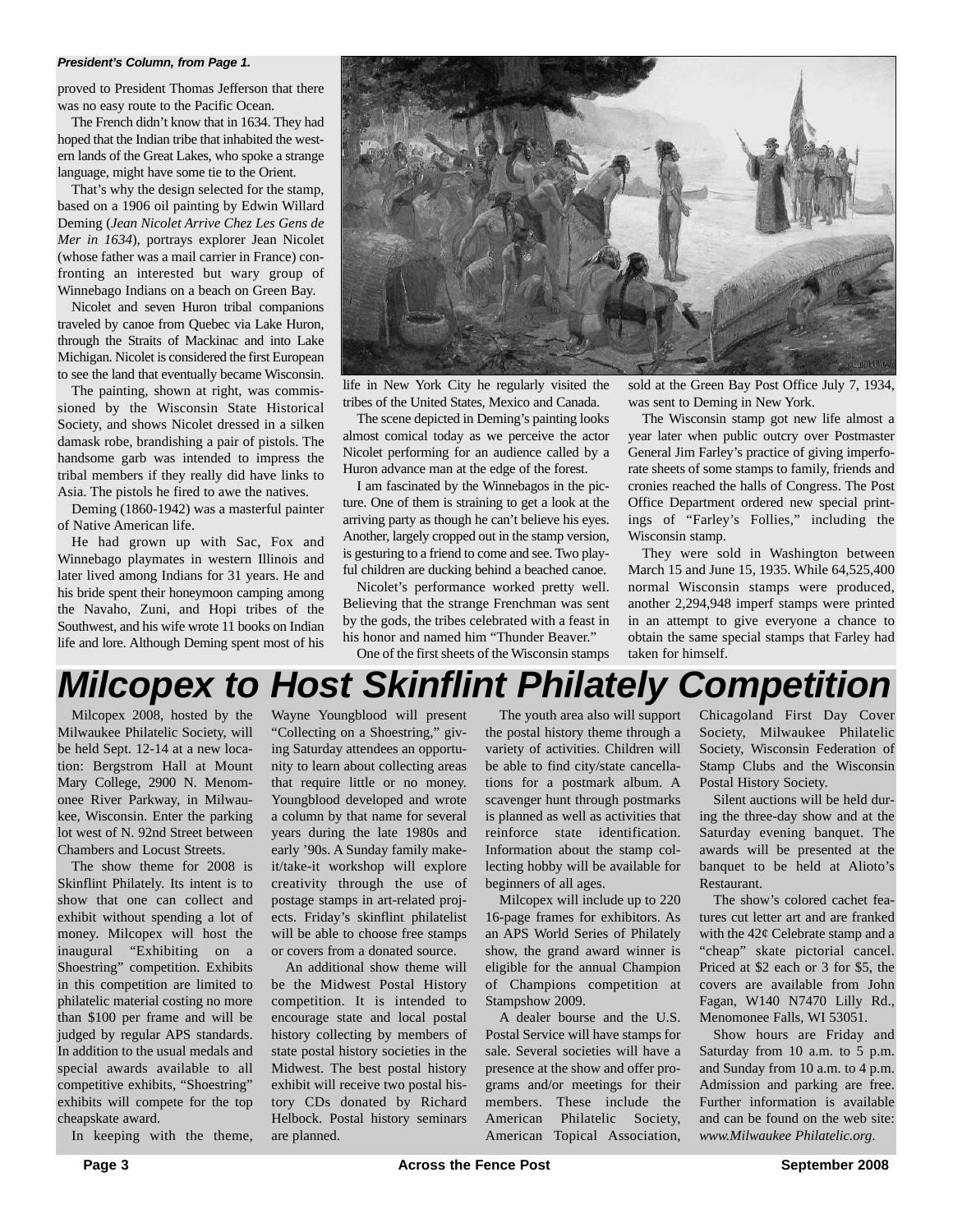

## Show Calendar and Registry

List your show, bourse, auction or other event here! *Calendar listings are free for one WFSC member-club event per year. Classified advertising rates apply for all non-members and other events appearing in this section.*

# **2008 WFSC show schedule\***

\*Some dates and details may be subject to change, and there will likely be additional listings.



### **WaUSApex date change**

Previous issues of *Across the Fence Post* have listed the date for WaUSApex '08, the annual show hosted by the Wisconsin Valley Philatelic Society in Wausau, as Sept. 27.

We've been notified that the date has been changed to Sept. 20. All other information included in the listing above is correct.

If you plan to attend the show, please note the date change.

### **Use stamps on outgoing mail whenever possible!** ake Edge Stamp Service (L.E.S.S.) Robert T. Voss 5333 Kevins Way Madison, WI 53714 lestamps@charter.net<br>(608) 221-2311

*Important letter from the editor (reprinted from July-Aug.)!*

**Get out and enjoy your hobby!**

**Updates and replacement information needed urgently** As I was getting close to putting the finishing touches on the July-August issue of *Across the Fence Post*, my computer suffered a complete hard drive and motherboard failure. Although I had a back-up external hard drive (which saved all of my permanent files and most of this issue), it did not save any email received

sent electronically have been irreparably lost. **If you have sent** anything to be published in the *ATFP* via email that has not yet been published, **please resend** it to the editor at the following email address: *youngblood@tds.net*. Again, this includes features, news releases, columns, letters to the editor or anything else emailed prior to June 25.

prior to June 25. As a result, all correspondence, features and letters to the editor.

Also, my entire email address book was lost as well. If you have been in contact with me, please send your email address to rebuild my contact list. I apologize for this inconvenience, which was caused by a programming malfunction in the external back-up drive. If you've been thinking about writing a feature or asking a question, please send it to the previously given email address. Thank you!

*— Wayne L. Youngblood, editor,* ATFP

*Please...*

Remember to patronize *Across the Fence Post* advertisers.



Roger H. Oswald R.H.O. Postal History and Stamps Buy, Sell, & Trade Civil War Artifacts Postcards & Stamps Paper Americana 2514 Sheridan Pl.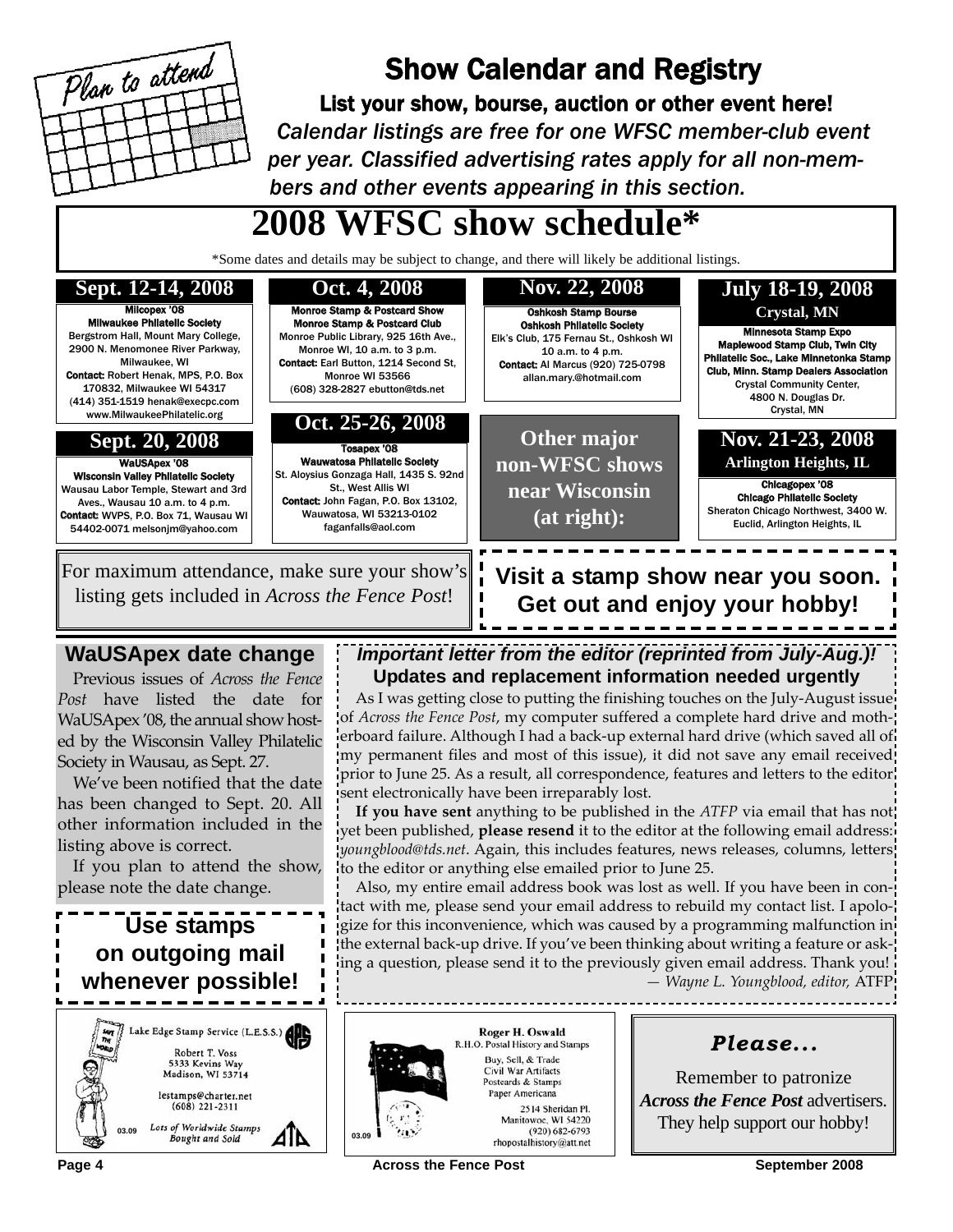# **Have Tongs, will Travel: 2008 WFSC Road Trip**

#### *MaryAnn Bowman*

The Wisconsin Federation of Stamp Clubs planned and organized its most ambitious project in recent years – a road trip to Bellefonte, Pa., to visit the American Philatelic Center, permanent home to the American Philatelic Society and American Philatelic Research Library. The primary goal was to attend the dedication of the Mary Ann Owens Thematic Reference Collection and to remember a fellow Wisconsin "Badger" whose influences and contributions to philately are well known.

The four-day trip started from the Milwaukee area early Thursday morning, June 19, 2008. With eager anticipation, 17 travelers (each provided with a "survival kit" of snack foods to tide them over between rest stops) boarded the bus for a long drive to see for themselves the muchdebated new headquarters of the APS. To help wile away the hours and begin the "immersion" into philately, stamp-related videos had been



*This cheerful hanging street sign greets visitors as they make the left turn into 100 Match Factory Place in Bellefonte, Pa.*

brought along to entertain the guests, but were unable to be used due to an equipment problem on board the bus.

Our first night was spent at a Country Inn in Elyria, Ohio. An outdoor welcoming sign greeted us and set the stage for the type of reception we were to get throughout our trip. After a good dinner at a neighboring restaurant, the group assembled in the breakfast nook of the hotel, where we had an opportunity to introduce ourselves and learn a little more about the collecting interests of those accompanying us on our trip. Stamp Bingo with philatelic prizes had also been planned but we had such a great time learning about each other that time got away from us and the evening was over all too soon.

The next day, after a continental breakfast, we were back on the road to Bellefonte, arriving there shortly after noon. We were greeted by



*A group of intrepid travelers poses near the tour bus that took WFSC members to Pennsylvania.*

APS staff and divided into two groups for a tour of the facility. We learned about the history of the building and the steps required to maintain its status as a building on the historical preservation list. We met APS staffers and saw their offices and learned a little about their role within the APS. The tour also included the wellappointed rooms sponsored by various societies. One gains a greater appreciation for the building and a better understanding of the millions of dollars it will take during the renovation process to complete the project. Future



*As WFSC members found their way through the lobby area of the APC they encountered (among others) a special one-frame Mary Ann Owens exhibit.*



*The original artwork for the Mary Ann Owens "stamp" of the Great Americans series, created for her when she retired from the Citizens' Stamp Advisory Committee.*

plans for the library expansion and building were also detailed.

The rest of Friday afternoon was ours to explore and utilize the facility. Many headed directly to the Sales room and immersed themselves in circuit books. Others headed for the library for research and to check out available titles in their collecting fields. The Headsville post office was a destination for still others and provided us with an opportunity to pick up current stamps. We saw the huge packing crates used by the Smithsonian Institution to ship the post office to Bellefonte and learned of temperature and humidity requirements that are measured regularly and must be maintained to preserve the building.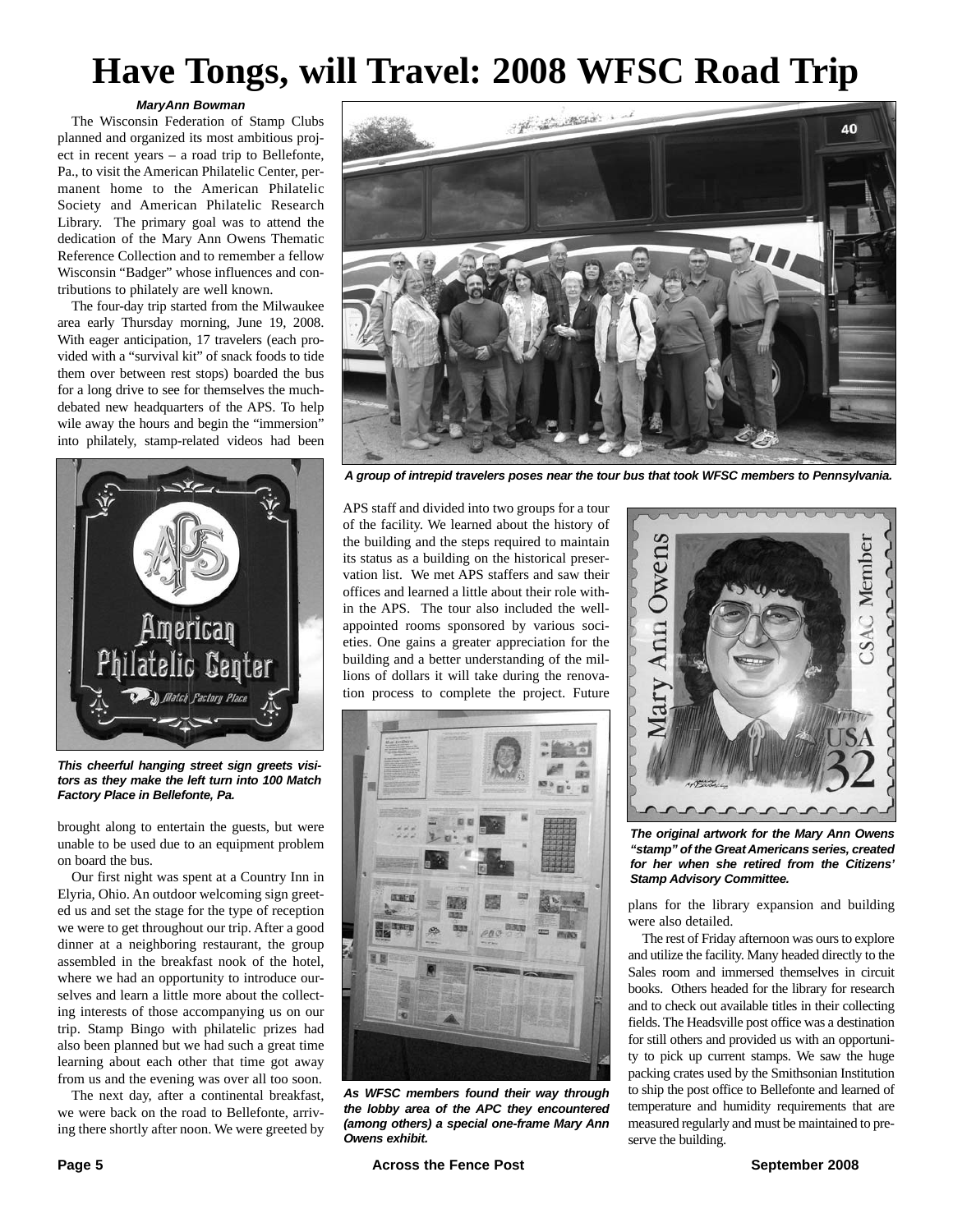Friday also offered us the opportunity to hear three speakers on philatelic-related topics. Mercer Bristow spoke on expertization, Fred Baumann shared a presentation on the essentials of aerophilately and Ken Martin spoke about the postal markings found on modern covers.

After closing hours, Federation members, along with special guest Peter Mastrangelo, Executive Director, enjoyed a pizza and a Celebration cake for dessert. As it turned out, we had a "birthday boy" on the trip and we had a member who received her 25-year APS certificate and pin.

Saturday dawned early and everyone was eager to return to the APC and make the most of the little time we had left. Scopex, a regional stamp exhibition and bourse, was being held while we were there. For the Wisconsinites,





*WFSC members join other collectors looking through philatelic goodies at the Scopex bourse. The local annual show was held during the WFSC visit, just prior to the beginning of the annual APS Summer Seminar.*

it provided an opportunity to see dealers that do not come to our shows in the Midwest. Many found new treasures to take home and add to their collections.

On Saturday afternoon, many attended the two dedication ceremonies. The first was held at 1 p.m. for the St. Louis Pavilion, an outdoor patio area just outside of the Headsville post office.

The second dedication was held at 2 p.m. to recognize the contributions of Mary Ann Owens and George T. Guzzio in topical/thematic philately. The thematic reference *Near the end of a wonderful visit, WFSC members pose outside of the APC before boarding the bus to begin their trek home. APS Executive Peter Mastrangelo is shown at far right.*

collection area of the APRL was named in their honor. A light reception followed on the new patio.

All too soon it was time to leave Bellefonte and start our trek back to Wisconsin. Many fond memories were shared. We were genuinely pleased at the warm reception we received and willingness of the APS staff to insure that every aspect of our trip lived up to our expectations.

To view more photos of our trip, visit *www.wfscstamps.org*.



*WFSC President Maurice Wozniak addresses a large group of friends, guests and collectors in the American Philatelic Research Library during the dedication ceremony for the Owens-Guzzio thematic reference collection of materials.*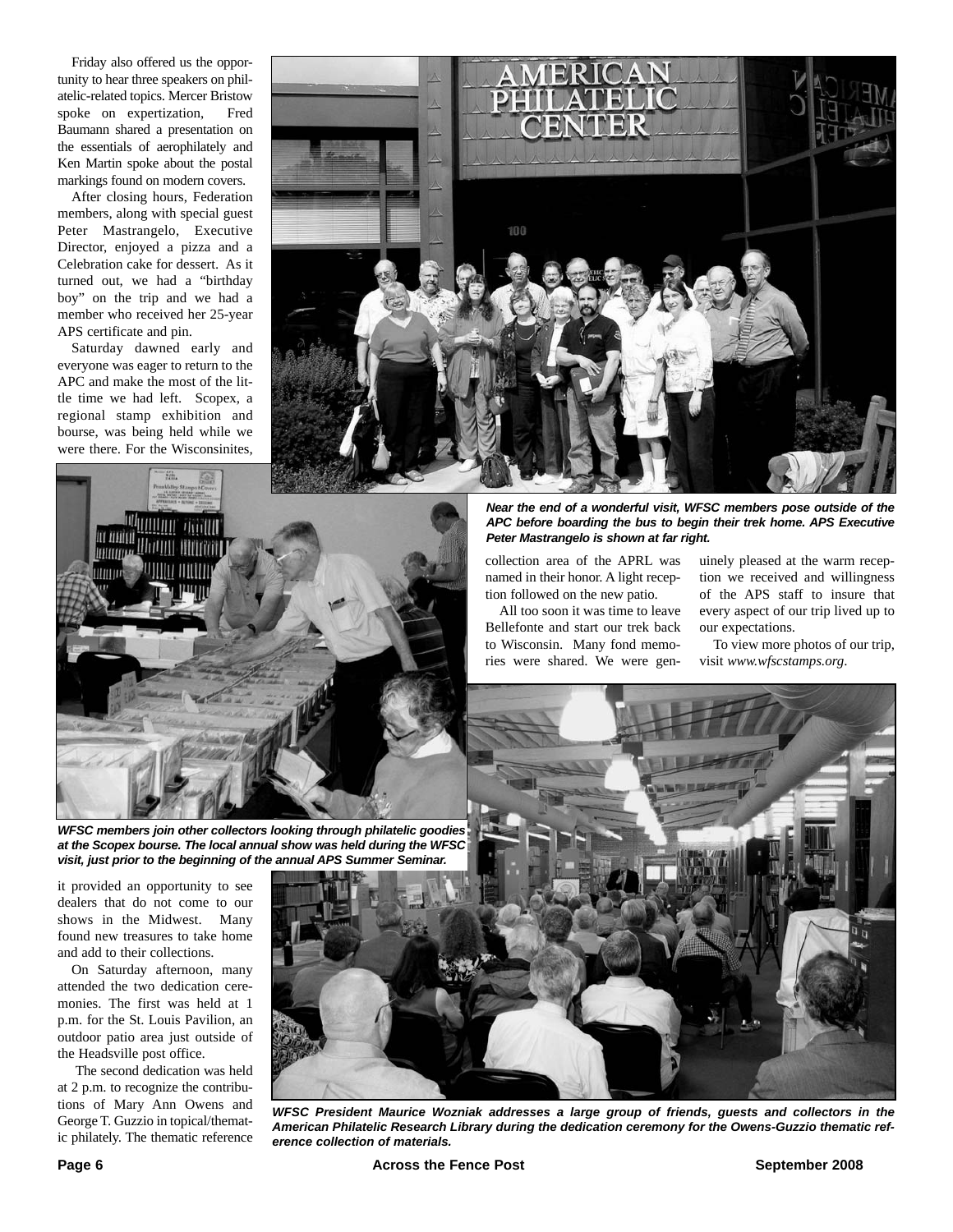## **A good WFSC bus trip buy made in Bellefonte at APC**

**Maurice D. Wozniak** The Wisconsin stamp collectors who made the bus trip to Bellefonte, Pa., to take part in the dedication of the Mary Ann Owens section of the American Philatelic Research Library had plenty of temptations to add to their collections.

Some returned at the end of the weekend with bags of material, but I had just two glassine envelopes with 57c-worth of stamps.

The first purchase was in the circuit book sales room, where I looked at books with Barbados stamps. (I started to collect Barbados when I realized a few years ago that some of the holes in my United States collection were going to remain unfilled forever.)

As I paged through the books I concentrated on the classic Brittannia Seated issues, but a common 1946 commemorative caught my eye.

The Scott catalog doesn't list the

### *What's your favorite philatelic souvenir?*

#### *Wayne L. Youngblood*

It occurred to me as I was preparing this issue of Across the Fence Post, that virtually all philatelic events – from dedications and shows to first-day ceremonies – have covers or other philatelic souvenirs associated with them.

As a result, most anyone who has collected for any length of time has a number of philatelic souvenirs of one sort or another.

While most of these items are never terribly valuable, they do serve as keepsakes to remind us of friends

and pleasant times shared with other collectors. They also serve a form of philatelic time capsule for days gone by, and they frequently show up in dealer boxes and remainder lots.

for a topical collection.

At home, a closer look confirmed that the second flag was indeed flying on the Barbados stamp. The normal stamp has a minimum value, but in Stanley Gibbons the stamp with the plate flaw is worth many times that, so 7c seems like a good expenditure.

"Two flags on tug" plate flaw on the 1½-penny red-orange stamp, but Stanley Gibbons does. It looked to me that the stamp offered for sale at 7c in the circuit book did have an unintended second flag at the stern of a tug on the Thames River, even though it wasn't identified that way. Without a magnifying glass it was hard to tell, but the price was right. I turned over a dollar bill and got 93c in change. The next day, at Scopex, I spent 50c for a set of religious stamps from Nicaragua, one of which has a depiction of St. Francis of Assisi

What's your favorite philatelic souvenir and why?

Please send a few paragraphs with a scan (or with the actual item if you don't own a scanner) to share with your fellow WFSC members.

Submissions may be sent to: Wayne L. Youngblood, ATFP, Box 111, Scandinavia WI 54977-0111, or *youngblood@tds.net*



*Several interesting philatelic souvenirs were provided for collectors during the WFSC visit to the American Philatelic Center in Bellefonte, Pa. Among them is the cover shown here, from the dedication of the Mary Ann Owens/George Guzzio reference collection. The cover bears the June 21, 2008, cancel. The dedication was planned to occur as closely as possible to Owen's June 24 birthday. Similar souvenirs were also provided for the St. Louis Patio dedication.*



*1946 British omnibus issue. Inset at left is the so-called "two flags" plate variety he found in an APS circuit sales book. Note how the flaw seems to ad a second, smaller, flag on the boat's flag mast.*



*While cruising the Internet to find suitable illustrations for a couple of features, the keyboard illustrated above was discovered (full keyboard at top, enlarged detail above). The item, a product of Steampunk Workshop, is just plain strange. Although it is quite colorful (and attractive in its own way), it's likely nothing more than a shoestring art project, much as the stamp-covered car from Wyoming or countless othe decopage projects. One has to wonder, however, if the keyboard is functional how is it used? For starters, it would be a good idea to fully know your keyboard layout so you don't have to get dizzy staring at the item. If one really wanted to go all out, however, appropriate stamps could be chosen for each key, so that Washington would appear on the "W" key and so on. How would you choose appropriate stamps for the function keys?*